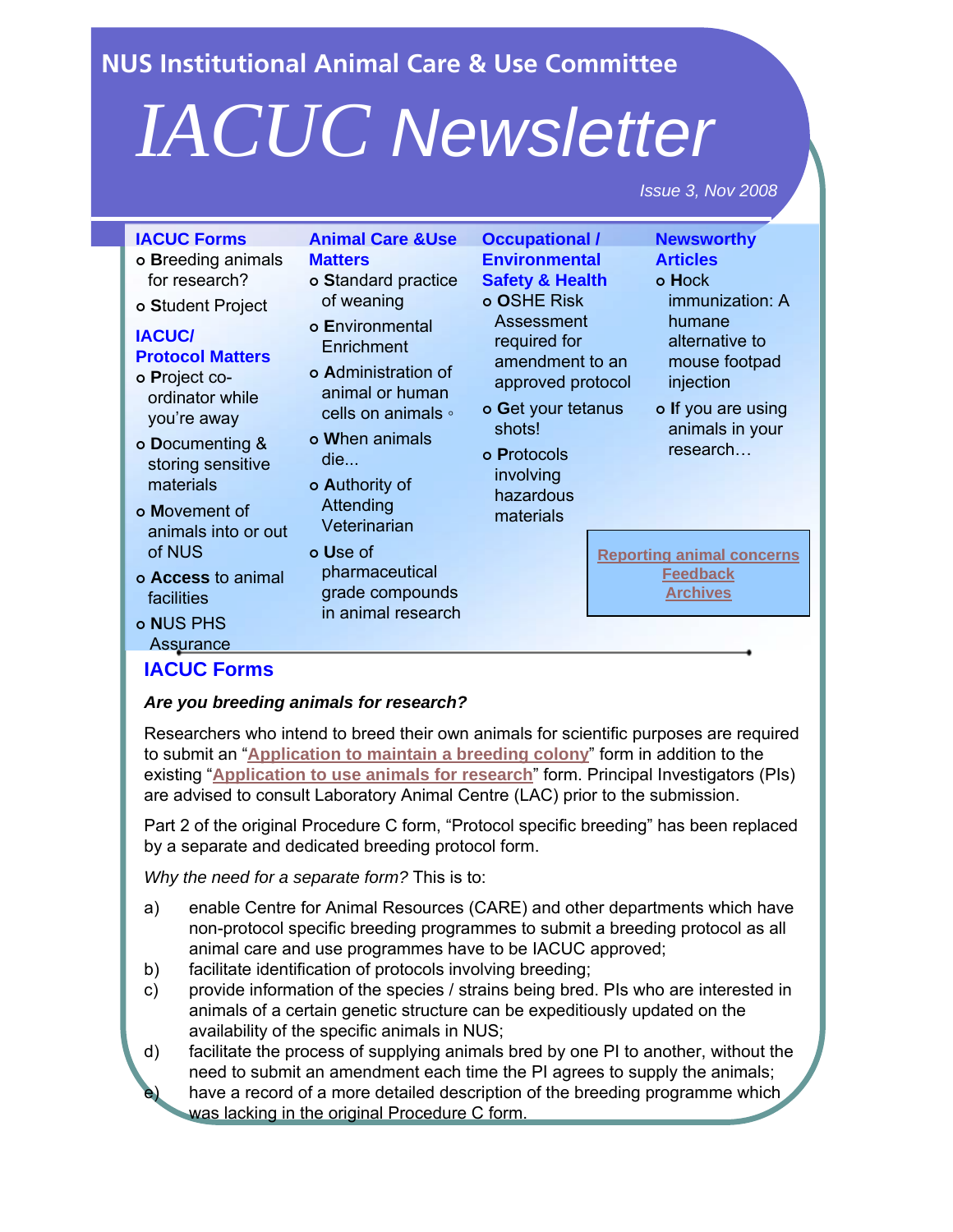# **School / Undergraduate Student Form**

Researchers may, from time to time, supervise undergraduates and school students in research. They have to submit an "Application to use animals for undergraduate/ [school student project](http://www.nus.edu.sg/iacuc/pages/use_animals_for_undergrad_school_project_app.html)" form for IACUC review.

This applies also to the inclusion of undergraduates or school students to an approved research protocol. This is to enable IACUC to conduct a separate full review of the actual work the student will be doing in the PI's existing IACUC approved research protocol.

Submitting an amendment form to include the student(s) would not serve this purpose. A special oversight of the ethical and safety issues of the students' work is necessary because these students are novices in research and may not fully understand the ethical and safety issues involved in animal work. While this oversight may be provided by the PI when the student works within an IACUC-approved protocol, IACUC has come across non-compliance in such students.

# **IACUC/ Protocol Matters**



# **Project Co-ordinator While You're Away – Contact Details in IACUC Forms**

IACUC has on several occasions, come across PIs who are away for a long period (e.g. on sabbatical or prolonged no-pay leave). This raises the concern of project oversight in the PI's absence.

IACUC would like to remind researchers that if the PI is expected to be out of the country or unable to oversee the project directly, a project coordinator or Acting PI should be nominated. The project coordinator or Acting PI will be responsible for the animal care and use activities of the laboratory during the PI's absence. The appointment of such a person should be endorsed by the Head of Department and submitted to the IACUC.

If the PI is away for a short period of time (egg. vacation or conference leave), a contact person who will be responsible for the animal care and use protocol should be also available. PI is to provide such contact details under **Part A, 1.6 (Contact person during the absence of the Principal Investigator)** in the **[main form](http://www.nus.edu.sg/iacuc/iacuc_forms/research/Res.doc)** of the Application to Use Animals for Research.

# **Documenting and Storing Sensitive Materials**

Visual and /or audio documentation (photographs, videotapes etc.) of live animals illustrating altered behavior resulting from experimental manipulations and/or live or dead animals undergoing invasive experimental procedures should be made only when necessary for data analysis or presentation. Prior IACUC approval must be obtained.

To avoid the risk of theft and misuse of these materials, they must be produced with absolute attention to professional conduct and concern for animal welfare. The materials must be stored securely, in a locked, unmarked cabinet outside the laboratory. Cabinets constructed of materials that allow visualization (e.g. glass) are considered inappropriate for this purpose.



*[Please refer to IACUC circular dated 9 October 2008](http://www.nus.edu.sg/iacuc/files/Circular on storing sensitive materials and cell line testing dated 9 Oct 2008.pdf)*

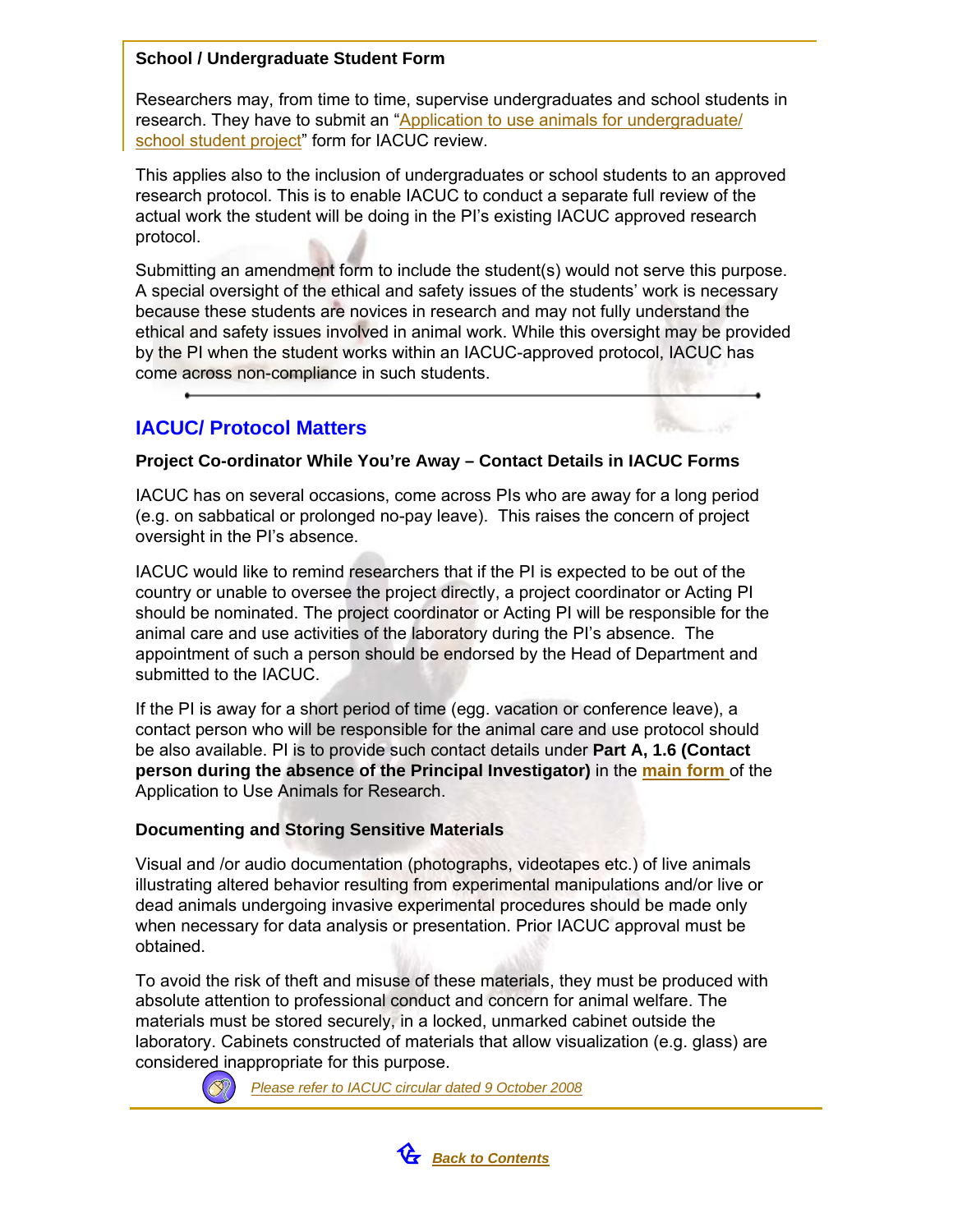## **Movement of Animals In or Out of NUS**

Animal movement, in or out of NUS, must be channeled through LAC, irrespective of whether the animals are imported from overseas, supplied by local vendors, or provided by collaborators from local institutions.

It is the responsibility of the IACUC to inspect all animal housing facilities in NUS; from acquisition to euthanasia. Animal movements within and without NUS must be done with the sending as well as the receiving institution's permission. These animals could be radioactive, biohazardous or contaminated with adventitious agents and hence require attention.

Administratively, tracking and accounting of animal usage are required under the licensing by Agri-Food & Veterinary Authority of Singapore (AVA) for NUS to house and use animals for scientific purposes. The IACUC and LAC are jointly responsible for providing accurate information and the requisite reports on NUS animal care and use activities for the AVA license renewal.

# **Access to Animal Facilities at NUS**

The IACUC is concerned with recent reports that unauthorized personnel have been found entering some laboratories and animal facilities at NUS. PIs and their team members are reminded that only personnel who are in NUS IACUC-approved protocols, and who have attended and undergone training on "Barriers and Procedures" are allowed access to animal facilities at NUS.

These personnel will have their NUS ID cards recognized by the card readers at the facility. These cards are not transferrable, nor should they be used to give access to unauthorized and untrained personnel. Should this happen, the card holder will be held responsible and accountable.

We seek your co-operation in keeping the animal facilities a safe and secure environment for carrying out research involving animals at NUS.

# **Renewal of NUS Public Health Service (PHS) Assurance**

NUS' renewal was approved by the Office of Laboratory Animal Welfare (OLAW) of the United States National Institutes of Health (NIH). The assurance covers faculties and departments involved in the use of animals for scientific purposes.

This signifies the University's commitment to comply with all applicable provisions of the Animal and Birds Act and the NACLAR Guidelines, which govern the care and use of laboratory animals in Singapore.

In order to qualify for support from the PHS for activities involving animals, institutions must provide assurance of compliance with the PHS policies.

The assurance is approved for a period of five years and covers all PHS supported activities involving live vertebrate animals.

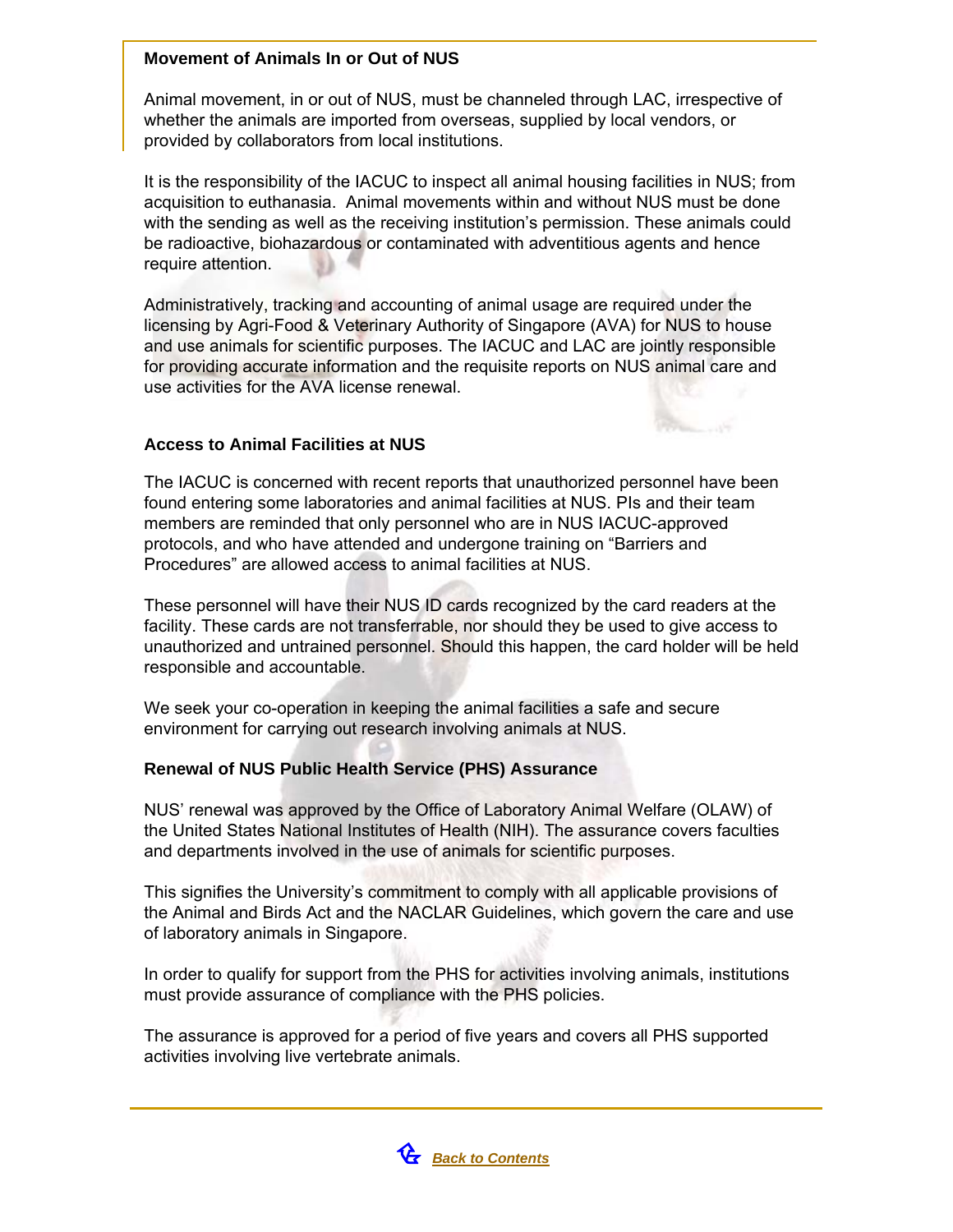# **Animal Care & Use Matters**

# **Standard Practice of Weaning**

The standard practice of weaning mice is at 21 days of age; IACUC may allow exceptions to this guideline only after specific review.

Extended weaning periods and housing of multiple litters in the same cage can compromise the health and welfare of animals resulting in overcrowded cages and decreased survival of younger animals due to injury or inability to suckle. Therefore, for protocols with IACUC approval for extended weaning periods, investigators are required to ensure that:

1.The male is removed prior to the birth of the first litter OR 2.The first litter is removed before birth of the second litter occurs

*[Please refer to IACUC Policies & Guidelines](http://www.nus.edu.sg/iacuc/about_iacuc_policies.shtml)*



# **Environmental Enrichment**

The NACLAR guidelines require that an animal's living environment allows for expression of non-injurious species-typical activities. It is mandatory for all singlyhoused social animals in NUS to be provided with at least a minimum environmental enrichment.

Animals housed at NUS will receive environmental enrichment (e.g., group housing, nesting material). Exceptions to providing environmental enrichment must be justified in the animal use protocol and approved by IACUC. It is the investigator's responsibility to ensure these exceptions **are indicated on the cage cards at the time cage cards are requested.**

# **Testing of Animal and Human Cell Lines to be Administered to Animals**

All animal and human cell lines must be tested for pathogens prior to administration to animals.

This requirement identifies potential occupational health and safety hazards for personnel in contact with the cells directly or with the animals indirectly, prevents the spread of diseases in the animal holding facilities, and validates the scientific research data derived from healthy animals.

Researchers who intend to use cell lines, which are commercially available or maintained in their laboratories, on animals, must plan to ensure the cell lines are tested and certified free of adventitious animal or human pathogens. Failure to do so may inadvertently result in the delay of IACUC approval.



*[Please refer to IACUC circular dated 9 October 2008](http://www.nus.edu.sg/iacuc/files/Circular on storing sensitive materials and cell line testing dated 9 Oct 2008.pdf)*

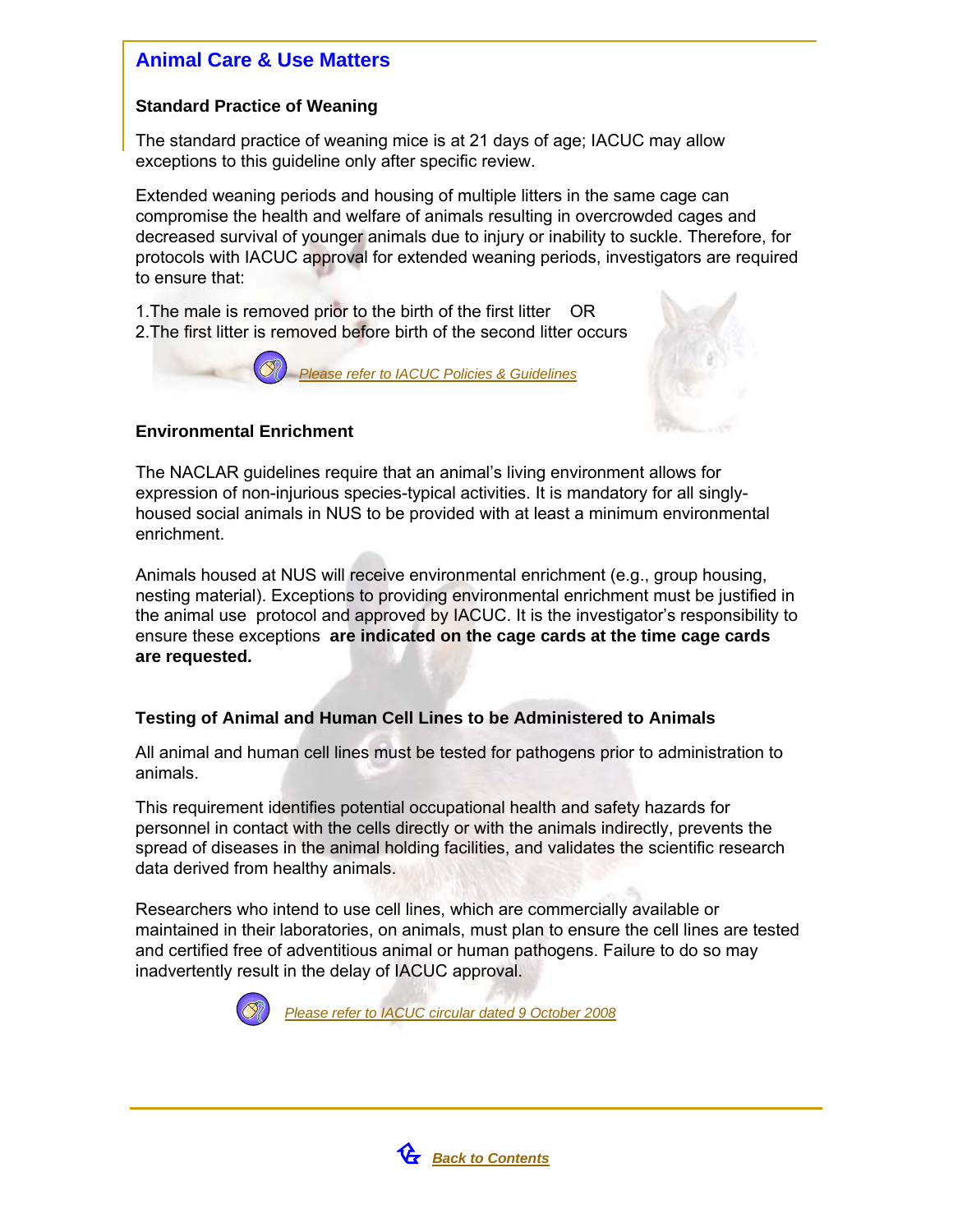## **When Animals Die ….. A Concern Always**

Death as an endpoint does not refer to death of animals euthanized at the specific time points. It refers to studies, where after the experimental procedures, the animals are observed until they die because death is used as a measured data point.

Examples include the use of chemicals and drugs to determine acute toxicity. For such studies, it is scientifically acceptable for animals that are moribund or exhibiting clinical signs of severe pain and distress to be euthanized rather than left to die. Moreover, euthanasia also provides 'fresh' tissues which are more appropriate for subsequent analysis.

**IACUC strongly discourages the use of death as an endpoint. Researchers intending to do so are requested to read the IACUC policy and guidelines on using death as an endpoint.**



*[Please refer to IACUC Policies & Guidelines](http://www.nus.edu.sg/iacuc/about_iacuc_policies.shtml) NACLAR Guideline: 3.2.9: Death as an end point*

## **Authority of the Attending Veterinarian**

The Institution-appointed Attending Veterinarian (AV) is vested with full authority to treat or humanely euthanize animals at his / her discretion, in accordance with NACLAR and IACUC guidelines.

**It is the PI's responsibility to inform and alert animal facility managers to special requirements and considerations relating to his approved animal protocol and to ensure that their animals are appropriately identified and labeled**.

The AV has unrestricted access to all areas where animals are used or housed (including vivarium, research laboratories, and research study areas) and to immediately suspend the research activities of the protocol for humane reasons or because of obvious protocol deviations. Such suspension will then be reported to IACUC for further action.



*[Please refer to IACUC Policies & Guidelines](http://www.nus.edu.sg/iacuc/about_iacuc_policies.shtml)*

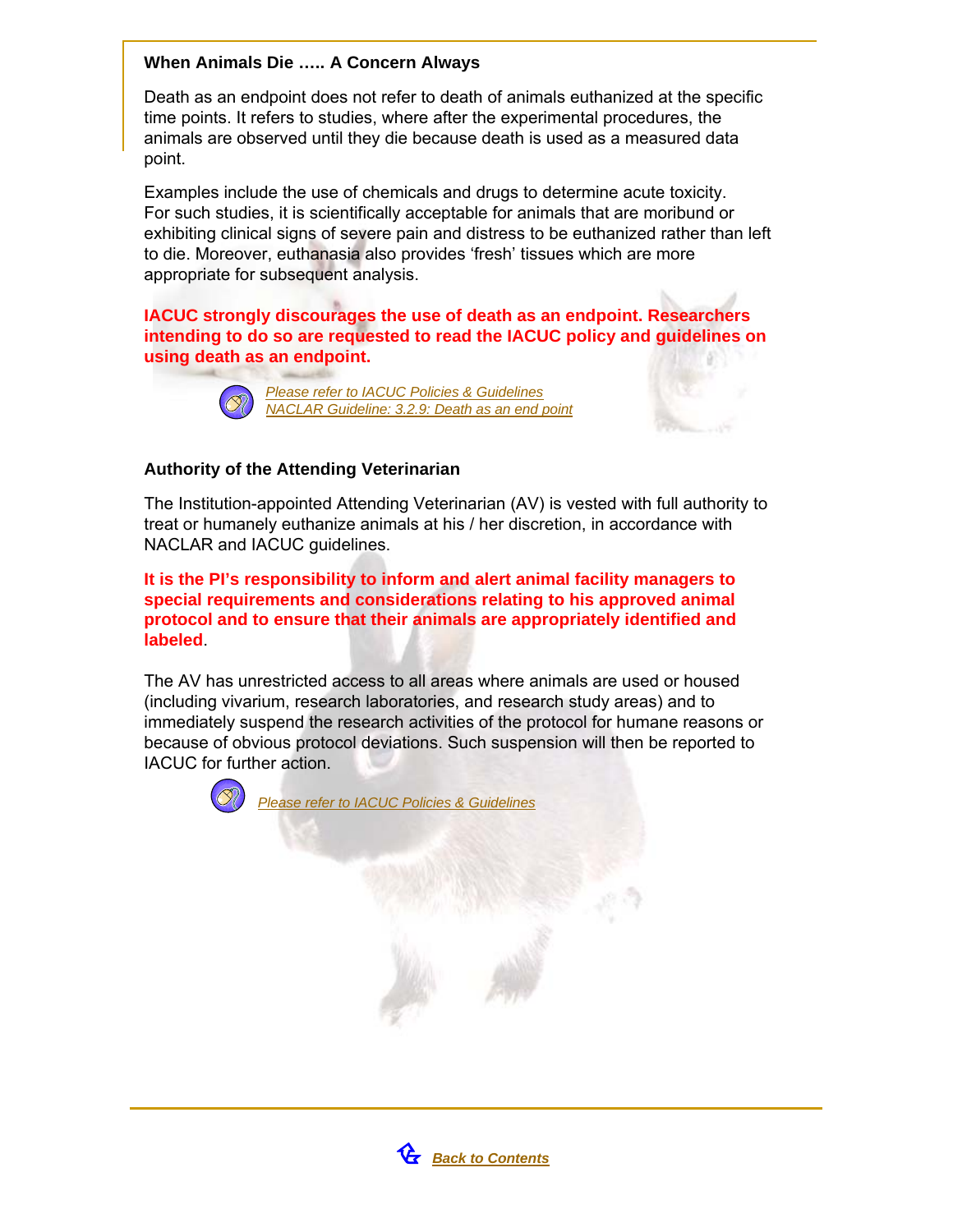# **Use of Pharmaceutical Grade Compounds in Animal Research**

Substances administered by any route to animals should be of pharmaceutical grade. The administration of non-pharmaceutical grade compounds to animals raises the concern of contamination resulting in unexplained results or death of some animals. Therefore, it is IACUC's policy that pharmaceutical grade compounds should be used unless it is not available.

Pharmaceutical grade compounds (e.g., USP, BP and EP) are sterile, with pathogens, harmful impurities and remnants of manufacturing process removed. They have been tested to the specifications of the specific pharmacopeia (e.g. US, British or European) and approved for human use.

# *I am using analytical grade. Is it not pure enough for animal use?*

An analytical grade compound may have the same or even higher % purity than a pharmaceutical grade compound, but the impurities or infectious agents that are harmful to human body systems may not have been removed. Moreover, it may not be sterile.

The test for different grades of chemicals are different because they are designed to ensure that the known undesirable impurities have been removed to make the product suitable for specific types of use. Although various grades may have similar percentage of purity, one cannot assume that they can be used for other purposes. Substances controlled in pharmaceutical grade such as infectious agents, residual levels of toxic solvents, toxic elements (especially heavy metals), and bioactive impurities, may not be controlled.

*[Please refer to IACUC Policies & Guidelines](http://www.nus.edu.sg/iacuc/about_iacuc_policies.shtml)*

# **Occupational /Environmental Safety & Health**

## **Amendment to an Approved Protocol – OSHE Risk Assessment is Required**

*Are you making changes to an approved protocol?*

You're probably aware that you have to submit an amendment application form to IACUC and obtain its approval prior to making changes.

The amendment to your approved protocol may significantly affect the risk profile of your project, thereby requiring additional risk controls. Therefore, please remember to also submit an amendment of the risk assessment to the Office of Safety and Health Environment (OSHE).

The following are examples of changes that do NOT require additional risk controls and hence revision to the OSHE risk assessment is not necessary:

- Removal of personnel
- Addition of qualified personnel
- Increase in the **number** of the approved species
- Change in project duration
- Change in funding source

To facilitate approval of your amendment application, please submit a copy of the approved revision to risk assessment by OSHE.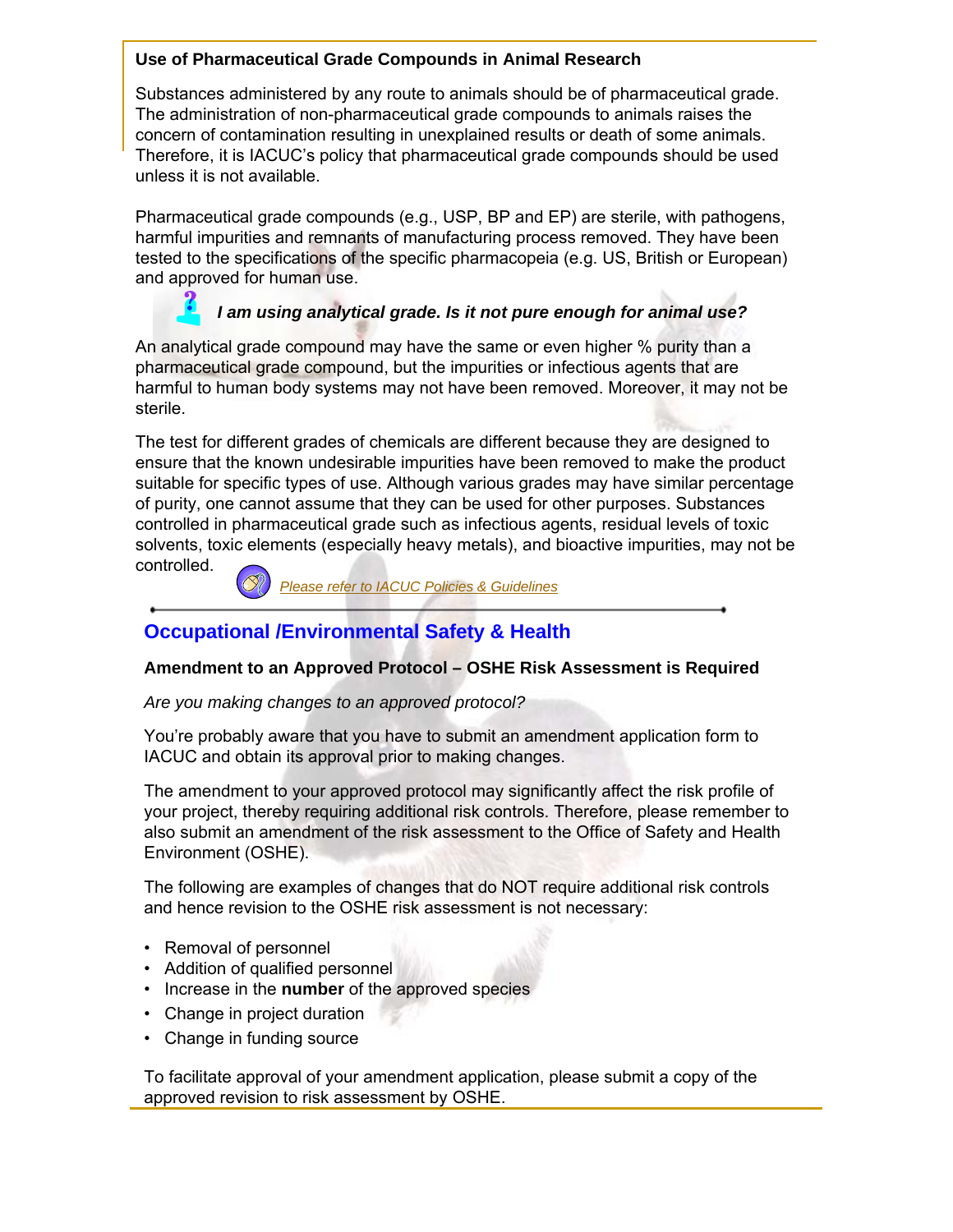# **Get Your Shots! Ensure You Are Protected Against TETANUS**

There have been incidents where laboratory staff are injured while working on animals. The injury and infection could cause tetanus, a serious bacterial disease caused by a toxin that leads to stiffness of the victim's jaw muscles and other muscles. Tetanus can cause severe muscle spasms, make breathing difficult and may threaten your life.

IACUC requires all personnel working with animals to be vaccinated against tetanus **prior to attending the RCULA training** and working with animals for research, teaching or testing.

## **New Procedures for Animal Research Involving Hazardous Agents**

Animal research involving hazardous agents exposes the researchers and animal husbandry staff to the hazards. It is the PI's responsibility to inform the husbandry staff of the risks and appropriate control measures in providing care to your research animals. A new procedure, as summarized below, has been jointly worked out by OSHE, LAC and IACUC to ensure the LAC Animal Facility Manager and the Fish Facility Manager are informed.

For projects involving hazardous agents, an Agent Summary Sheet (ASS) with the necessary information, and an LAC Warning Door Sign Card (LWDSC), which is to be displayed when experiments are in progress, will be generated for you after IACUC approval of the protocol. An email notification will be sent to the PI to collect the ASS and LWDSC.

The PI may designate a key member of the research team under the approved protocol to collect the ASS and LWDSC. A briefing would be conducted at the time of collection and any clarifications will be addressed then.

The PI will have to arrange with the LAC Facility Manager or the Fish Facility Manager to discuss the housing requirements and hand over the ASS and LWDSC; the animal housing location and space will be allocated by the Facility Manager. Further requirements by both parties may also be discussed.

Please NOTE that the animal work involving the use of hazardous agents must not begin if the ASS and LWDSC have not been handed over to the Facility Manager. This is to ensure all personnel, including LAC / Fish Facility animal caretakers, have access to the safety information.